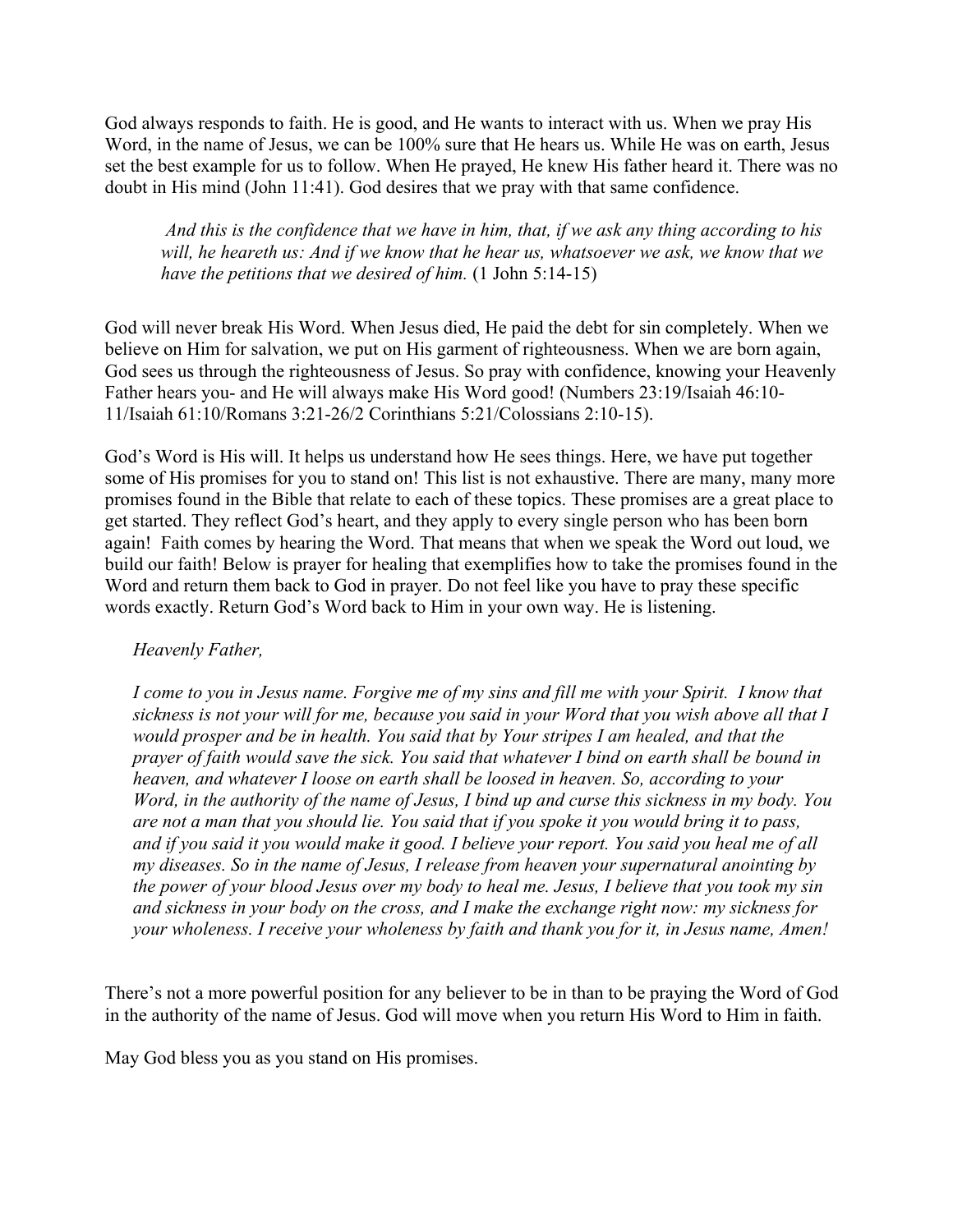## **HEALING**

Beloved, I wish above all things that thou mayest prosper and be in health, even as thy soul prospereth. (3 John 2)

Who his own self bare our sins in his own body on the tree, that we, being dead to sins, should live unto righteousness: by whose stripes ye were healed. (1 Peter 2:24)

And even to your old age I am he; and even to hoar [gray] hairs will I carry you: I have made, and I will bear; even I will carry, and will deliver you. (Isaiah 46:4)

Surely he hath borne our griefs, and carried our sorrows: yet we did esteem him stricken, smitten of God, and afflicted. But he was wounded for our transgressions, he was bruised for our iniquities: the chastisement of our peace was upon him; and with his stripes we are healed. (Isaiah  $\overline{53:4-5}$ )

Bless the Lord, O my soul, and forget not all his benefits: Who forgiveth all thine iniquities; who healeth all thy diseases. (Psalm 103:2-3)

O Lord my God, I cried unto thee, and thou hast healed me. (Psalm 30:2)

Who his own self [Jesus] bare our sins in his own body on the tree, that we, being dead to sins, should live unto righteousness: by whose stripes ye were healed. (1 Peter 2:24)

Blessed is he that considereth the poor: the Lord will deliver him in time of trouble. The Lord will preserve him, and keep him alive; and he shall be blessed upon the earth: and thou wilt not deliver him unto the will of his enemies. The Lord will strengthen him upon the bed of languishing: thou wilt make all his bed in his sickness. (Psalm 41:1-3)

Then they cry unto the Lord in their trouble, and he saveth them out of their distresses. He sent his word, and healed them, and delivered them from their destructions. (Psalm 107:19-20)

I shall not die, but live, and declare the works of the Lord. (Psalm 118:17)

My son, attend to my words; incline thine ear unto my sayings. Let them not depart from thine eyes; keep them in the midst of thine heart. For they are life unto those that find them, and health to all their flesh. (Proverbs 4:20-22)

And said, If thou wilt diligently hearken to the voice of the Lord thy God, and wilt do that which is right in his sight, and wilt give ear to his commandments, and keep all his statutes, I will put none of these diseases upon thee, which I have brought upon the Egyptians: for I am the Lord that healeth thee. (Exodus 15:16)

And ye shall serve the Lord your God, and he shall bless thy bread, and thy water; and I will take sickness away from the midst of thee. (Exodus 23:25)

And Jesus went about all the cities and villages, teaching in their synagogues, and preaching the gospel of the kingdom, and healing every sickness and every disease among the people. (Matthew 9:23)

And a woman having an issue of blood twelve years, which had spent all her living upon physicians, neither could be healed of any, Came behind him, and touched the border of his garment: and immediately her issue of blood stanched. And Jesus said, Who touched me? When all denied, Peter and they that were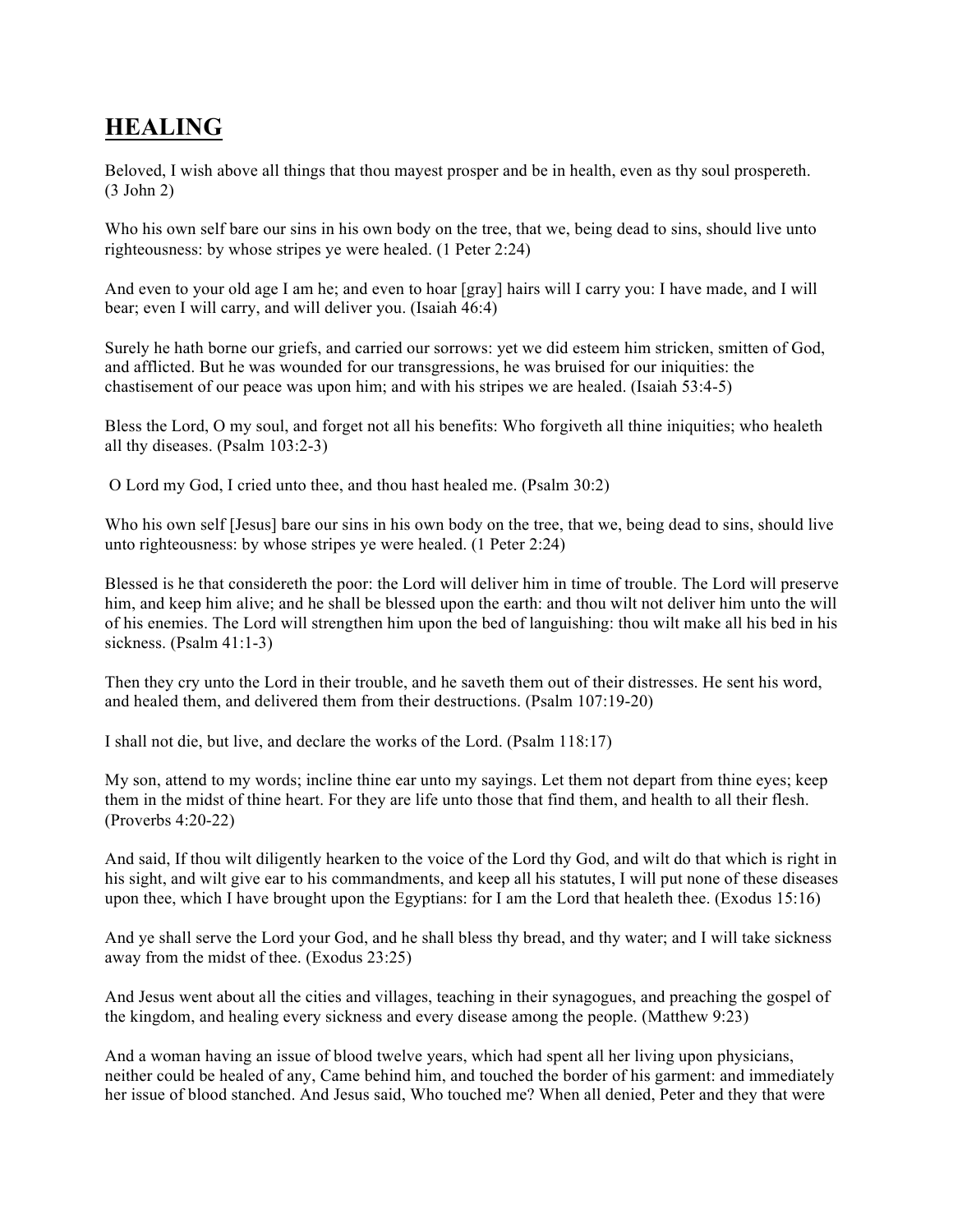with him said, Master, the multitude throng thee and press thee, and sayest thou, Who touched me? And Jesus said, Somebody hath touched me: for I perceive that virtue is gone out of me And when the woman saw that she was not hid, she came trembling, and falling down before him, she declared unto him before all the people for what cause she had touched him, and how she was healed immediately. And he said unto her, Daughter, be of good comfort: thy faith hath made thee whole; go in peace. (Luke 8:43-48)

#### **FEAR/WORRY/ANXIETY**

Fear thou not; for I am with thee: be not dismayed; for I am thy God: I will strengthen thee; yea, I will help thee; yea, I will uphold thee with the right hand of my righteousness. For I the Lord thy God will hold thy right hand, saying unto thee, Fear not; I will help thee. (Isaiah 41:10,13)

When thou passest through the waters, I will be with thee; and through the rivers, they shall not overflow thee: when thou walkest through the fire, thou shalt not be burned; neither shall the flame kindle upon thee. (Isaiah 43:2)

For the Lord God will help me; therefore shall I not be confounded: therefore have I set my face like a flint, and I know that I shall not be ashamed. (Isaiah 50:7)

God is our refuge and strength, a very present help in trouble. Therefore will not we fear, though the earth be removed, and though the mountains be carried into the midst of the sea; Though the waters thereof roar and be troubled, though the mountains shake with the swelling thereof. Selah. There is a river, the streams whereof shall make glad the city of God, the holy place of the tabernacles of the most High. God is in the midst of her; she shall not be moved: (Psalms 46:1-5)

Thou wilt keep him in perfect peace, whose mind is stayed on thee: because he trusteth in thee. (Isaiah 26:3)

Are not five sparrows sold for two farthings, and not one of them is forgotten before God? But even the very hairs of your head are all numbered. Fear not therefore: ye are of more value than many sparrows. (Luke 12:5-6)

I will be glad and rejoice in thy mercy: for thou hast considered my trouble; thou hast known my soul in adversities; And hast not shut me up into the hand of the enemy: thou hast set my feet in a large room. O love the Lord, all ye his saints: for the Lord preserveth the faithful, and plentifully rewardeth the proud doer. Be of good courage, and he shall strengthen your heart, all ye that hope in the Lord. (Psalm 31:7-8, 23-24)

Be careful for nothing; but in every thing by prayer and supplication with thanksgiving let your requests be made known unto God. And the peace of God, which passeth all understanding, shall keep your hearts and minds through Christ Jesus. Finally, brethren, whatsoever things are true, whatsoever things are honest, whatsoever things are just, whatsoever things are pure, whatsoever things are lovely, whatsoever things are of good report; if there be any virtue, and if there be any praise, think on these things. Those things, which ye have both learned, and received, and heard, and seen in me, do: and the God of peace shall be with you. (Philippians 4:6-9)

I called upon the Lord in distress: the Lord answered me, and set me in a large place. The Lord is on my side; I will not fear: what can man do unto me? (Psalm 118:5-6)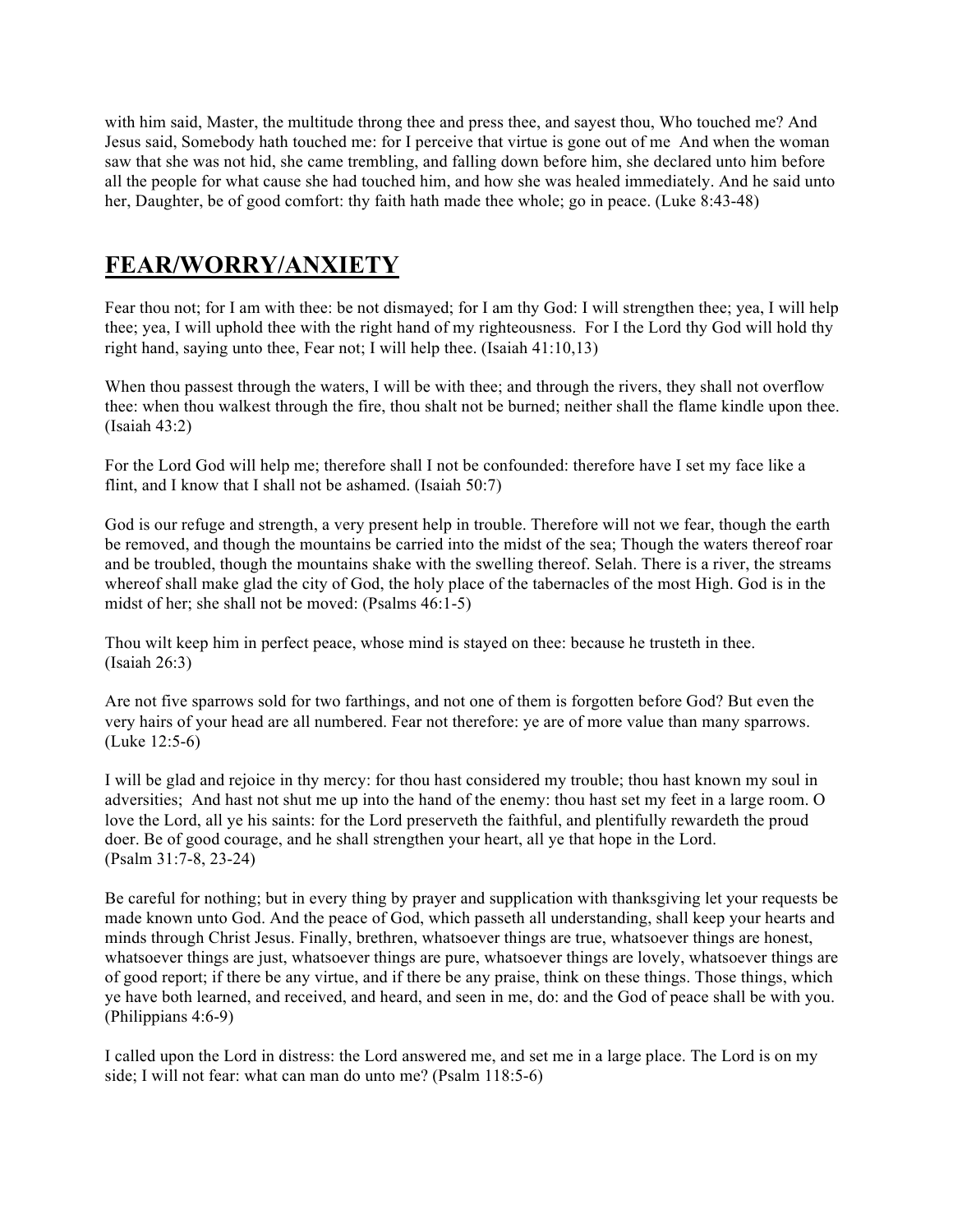For as many as are led by the Spirit of God, they are the sons of God. For ye have not received the spirit of bondage again to fear; but ye have received the Spirit of adoption, whereby we cry, Abba, Father. The Spirit itself beareth witness with our spirit, that we are the children of God: And if children, then heirs; heirs of God, and joint-heirs with Christ; if so be that we suffer with him, that we may be also glorified together. (Romans 8:14-17)

The Lord also will be a refuge for the oppressed, a refuge in times of trouble. And they that know thy name will put their trust in thee: for thou, Lord, hast not forsaken them that seek thee. (Psalms 9:9-10)

Peace I leave with you, my peace I give unto you: not as the world giveth, give I unto you. Let not your heart be troubled, neither let it be afraid. (John 14:27)

For I know the thoughts that I think toward you, saith the LORD, thoughts of peace, and not of evil, to give you an expected end. (Jeremiah 29:11)

For God hath not given us the spirit of fear; but of power, and of love, and of a sound mind. (2 Timothy 1:7)

There shall not any man be able to stand before thee all the days of thy life: as I was with Moses, so I will be with thee: I will not fail thee, nor forsake thee. 6 Be strong and of a good courage: for unto this people shalt thou divide for an inheritance the land, which I sware unto their fathers to give them. Only be thou strong and very courageous, that thou mayest observe to do according to all the law, which Moses my servant commanded thee: turn not from it to the right hand or to the left, that thou mayest prosper withersoever thou goest. This book of the law shall not depart out of thy mouth; but thou shalt meditate therein day and night, that thou mayest observe to do according to all that is written therein: for then thou shalt make thy way prosperous, and then thou shalt have good success. Have not I commanded thee? Be strong and of a good courage; be not afraid, neither be thou dismayed: for the Lord thy God is with thee whithersoever thou goest. (Joshua 1:6-9)

#### **STRENGTH**

Let us hold fast the profession of our faith without wavering; (for he is faithful that promised;) Cast not away therefore your confidence, which hath great recompence of reward. For ye have need of patience, that, after ye have done the will of God, ye might receive the promise. For yet a little while, and he that shall come will come, and will not tarry. (Hebrews 10:23, 35-37)

Blessed be the Lord my strength which teacheth my hands to war, and my fingers to fight: My goodness, and my fortress; my high tower, and my deliverer; my shield, and he in whom I trust; who subdueth my people under me. (Psalm 144:1-2)

Hearken to me, ye that follow after righteousness, ye that seek the Lord: look unto the rock whence ye are hewn, and to the hole of the pit whence ye are digged. For the Lord shall comfort Zion: he will comfort all her waste places; and he will make her wilderness like Eden, and her desert like the garden of the Lord; joy and gladness shall be found therein, thanksgiving, and the voice of melody. (Isaiah 51:1,3)

The Lord is my strength and song, and he is become my salvation: he is my God, and I will prepare him an habitation; my father's God, and I will exalt him. (Exodus 15:2)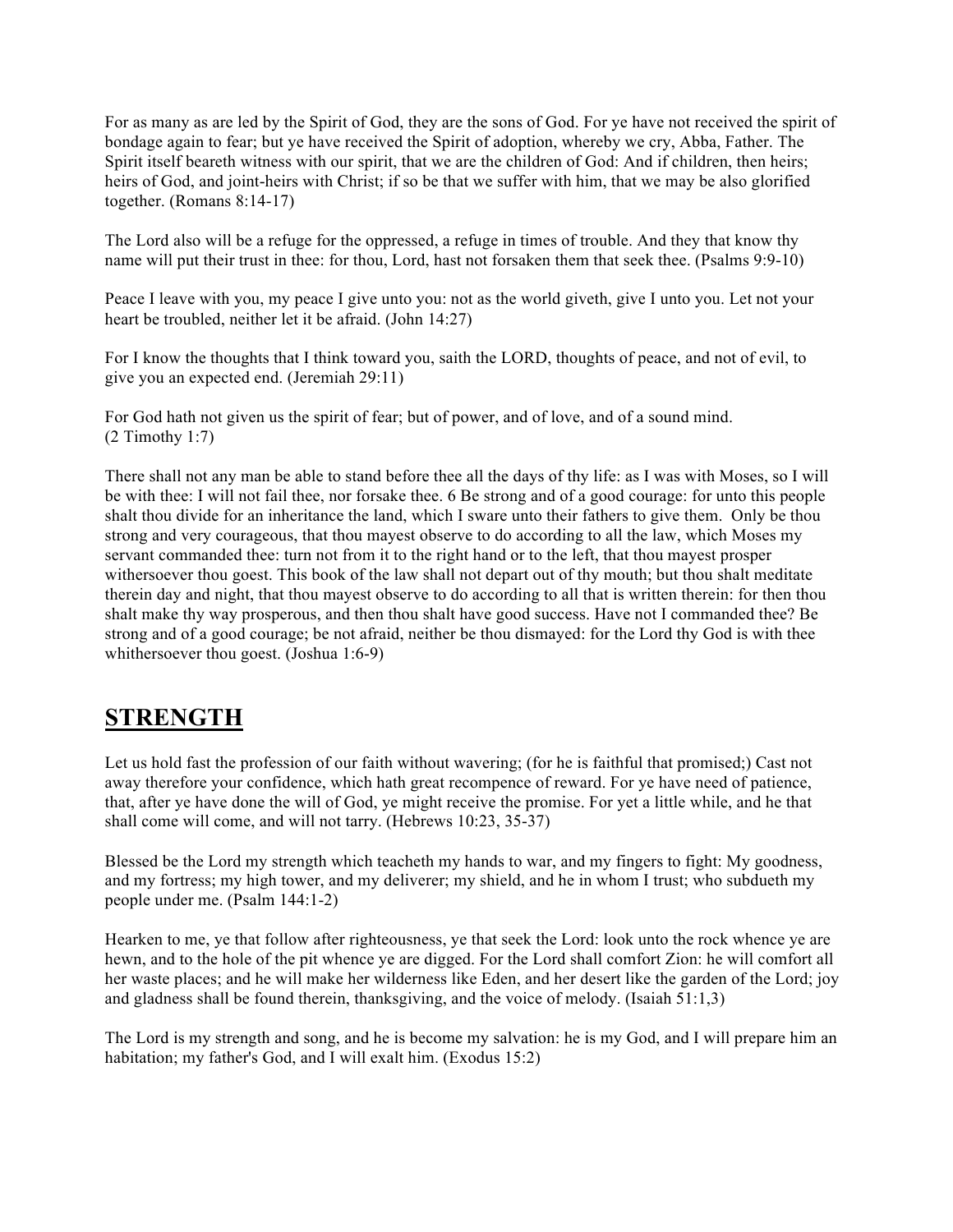Therefore hear now this, thou afflicted, and drunken, but not with wine: Thus saith thy Lord the Lord, and thy God that pleadeth the cause of his people, Behold, I have taken out of thine hand the cup of trembling, even the dregs of the cup of my fury; thou shalt no more drink it again: But I will put it into the hand of them that afflict thee; (Isaiah 51:21-23)

Awake, awake; put on thy strength, O Zion; put on thy beautiful garments, O Jerusalem, the holy city: for henceforth there shall no more come into thee the uncircumcised and the unclean. Shake thyself from the dust; arise, and sit down, O Jerusalem: loose thyself from the bands of thy neck, O captive daughter of Zion. For thus saith the Lord, Ye have sold yourselves for nought; and ye shall be redeemed without money. Therefore my people shall know my name: therefore they shall know in that day that I am he that doth speak: behold, it is I. How beautiful upon the mountains are the feet of him that bringeth good tidings, that publisheth peace; that bringeth good tidings of good, that publisheth salvation; that saith unto Zion, Thy God reigneth! (Isaiah 52:1-3,6-7)

Trust ye in the Lord for ever: for in the Lord Jehovah is everlasting strength: (Isaiah 26:4)

## **PROVISION**

The young lions do lack, and suffer hunger: but they that seek the Lord shall not want any good thing. (Psalm 34:10)

But my God shall supply all your need according to his riches in glory by Christ Jesus. (Philippians 4:19)

For in Him dwelleth all the fullness of the Godhead bodily. And ye are complete in Him, which is the head of all principality and power. (Colossians 2:10).

Let your conversation be without covetousness; and be content with such things as ye have: for he hath said, I will never leave thee, nor forsake thee. (Hebrews 13:5)

And God is able to make all grace abound toward you; that ye, always having all sufficiency in all things, may abound to every good work: (2 Corinthians 9:8)

Behold the fowls of the air: for they sow not, neither do they reap, nor gather into barns; yet your heavenly Father feedeth them. Are ye not much better than they? (Matthew 6:26)

The LORD is my shepherd; I shall not want. (Psalms 23:1)

And it shall be, when the Lord thy God shall have brought thee into the land which he sware unto thy fathers, to Abraham, to Isaac, and to Jacob, to give thee great and goodly cities, which thou buildedst not, And houses full of all good things, which thou filledst not, and wells digged, which thou diggedst not, vineyards and olive trees, which thou plantedst not; when thou shalt have eaten and be full; (Deuteronomy 6:10-11)

Therefore take no thought, saying, What shall we eat? or, What shall we drink? or, Wherewithal shall we be clothed? (For after all these things do the Gentiles seek:) for your heavenly Father knoweth that ye have need of all these things. But seek ye first the kingdom of God, and his righteousness; and all these things shall be added unto you. (Matthew 6:31-33)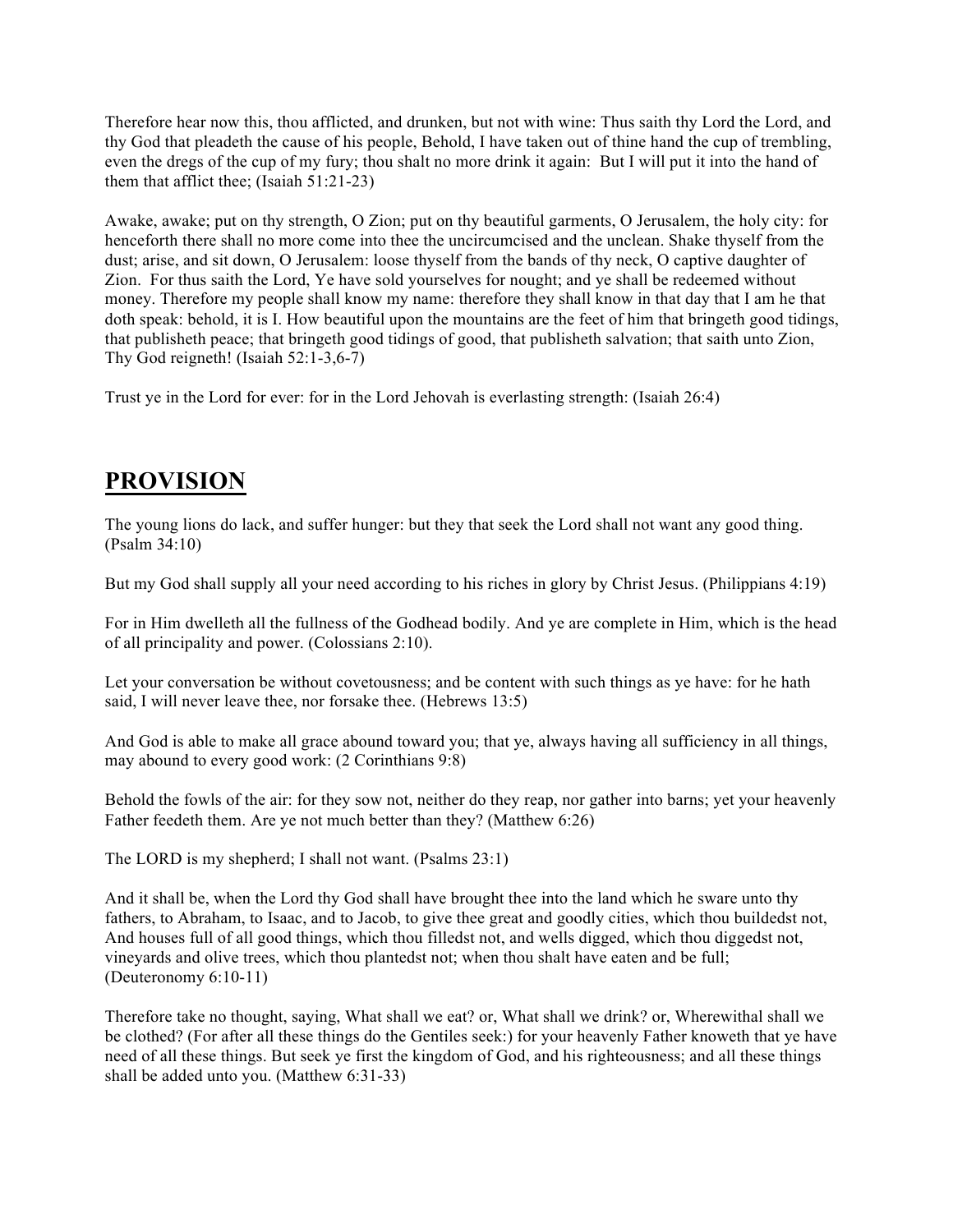Bring ye all the tithes into the storehouse, that there may be meat in mine house, and prove me now herewith, saith the Lord of hosts, if I will not open you the windows of heaven, and pour you out a blessing, that there shall not be room enough to receive it. (Malachi 3:10)

According as his divine power hath given unto us all things that pertain unto life and godliness, through the knowledge of him that hath called us to glory and virtue: Whereby are given unto us exceeding great and precious promises: that by these ye might be partakers of the divine nature, having escaped the corruption that is in the world through lust. (2 Peter 1:3-4)

Therefore I say unto you, Take no thought for your life, what ye shall eat, or what ye shall drink; nor yet for your body, what ye shall put on. Is not the life more than meat, and the body than raiment? Behold the fowls of the air: for they sow not, neither do they reap, nor gather into barns; yet your heavenly Father feedeth them. Are ye not much better than they? Which of you by taking thought can add one cubit unto his stature? And why take ye thought for raiment? Consider the lilies of the field, how they grow; they toil not, neither do they spin: And yet I say unto you, That even Solomon in all his glory was not arrayed like one of these. Wherefore, if God so clothe the grass of the field, which to day is, and to morrow is cast into the oven, shall he not much more clothe you, O ye of little faith? Therefore take no thought, saying, What shall we eat? or, What shall we drink? or, Wherewithal shall we be clothed? (For after all these things do the Gentiles seek:) for your heavenly Father knoweth that ye have need of all these things. But seek ye first the kingdom of God, and his righteousness; and all these things shall be added unto you. (Matthew 6:25-33)

And God is able to make all grace abound toward you; that ye, always having all sufficiency in all things, may abound to every good work: (2 Corinthians 9:8)

If ye then, being evil, know how to give good gifts unto your children, how much more shall your Father which is in heaven give good things to them that ask him? (Matthew 7:11)

Trust in the Lord, and do good; so shalt thou dwell in the land, and verily thou shalt be fed. Delight thyself also in the Lord: and he shall give thee the desires of thine heart. Commit thy way unto the Lord; trust also in him; and he shall bring it to pass. (Psalms 37:3-4)

### **GUIDANCE**

I will instruct thee and teach thee in the way which thou shalt go: I will guide thee with mine eye. (Psalms 32:8)

And thine ears shall hear a word behind thee, saying, This is the way, walk ye in it, when ye turn to the right hand, and when ye turn to the left. (Isaiah 30:21)

And the Lord shall guide thee continually, and satisfy thy soul in drought, and make fat thy bones: and thou shalt be like a watered garden, and like a spring of water, whose waters fail not. (Isaiah 58:11)

But the Comforter, which is the Holy Ghost, whom the Father will send in my name, he shall teach you all things, and bring all things to your remembrance, whatsoever I have said unto you. (John 14:26)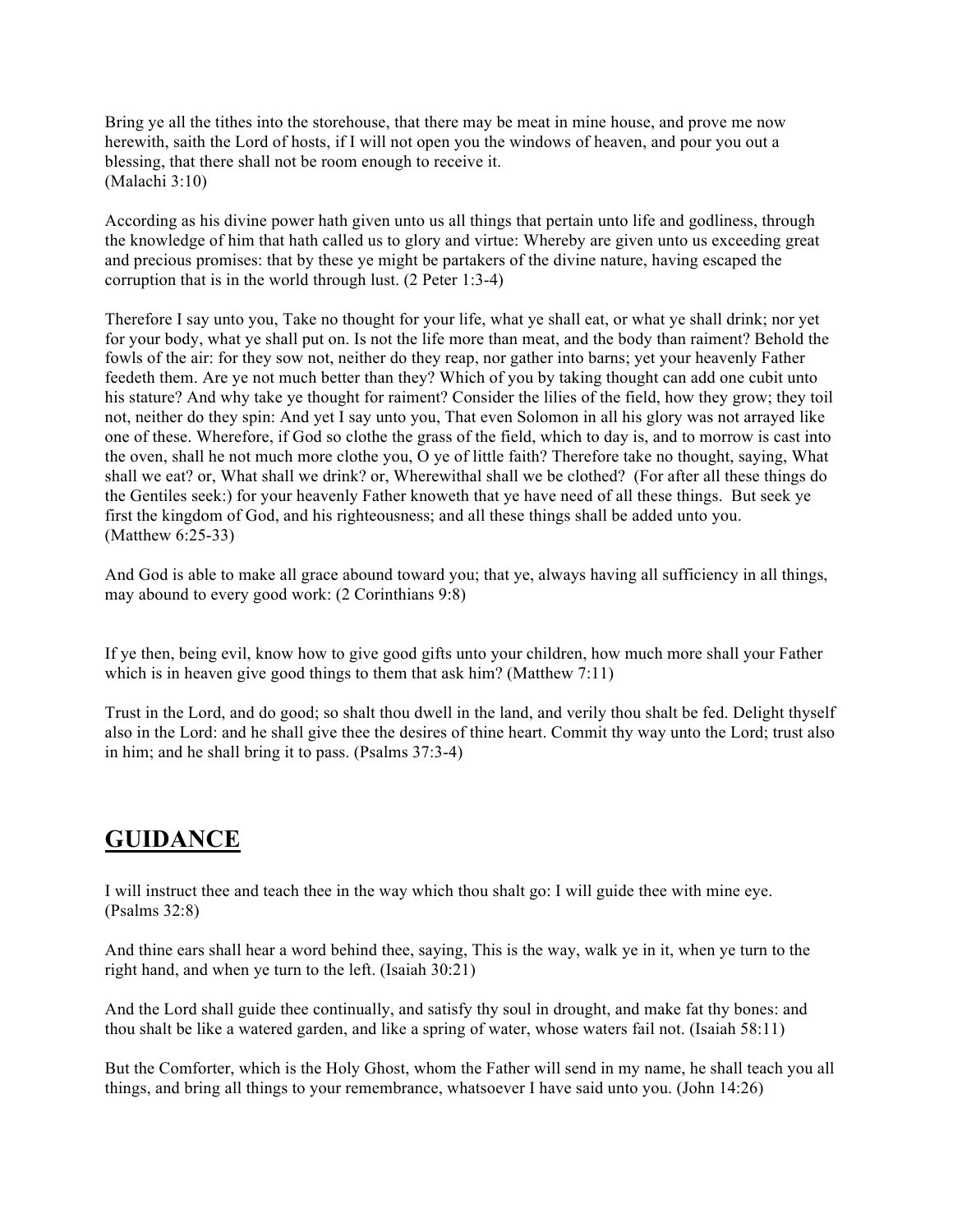The steps of a good man are ordered by the Lord: and he delighteth in his way. Though he fall, he shall not be utterly cast down: for the Lord upholdeth him with his hand. (Psalms 37:23-24)

The meek will he guide in judgment: and the meek will he teach his way. All the paths of the Lord are mercy and truth unto such as keep his covenant and his testimonies. (Psalms 25:9-10)

A man's heart deviseth his way: but the Lord directeth his steps. (Proverbs 16:9)

Every purpose is established by counsel: and with good advice make war. (Proverbs 20:18)

Trust in the Lord with all thine heart; and lean not unto thine own understanding. In all thy ways acknowledge him, and he shall direct thy paths. (Proverbs 3:5-6)

If any of you lack wisdom, let him ask of God, that giveth to all men liberally, and upbraideth not; and it shall be given him. (James 1:5)

Ask, and it shall be given you; seek, and ye shall find; knock, and it shall be opened unto you: For every one that asketh receiveth; and he that seeketh findeth; and to him that knocketh it shall be opened. Or what man is there of you, whom if his son ask bread, will he give him a stone? Or if he ask a fish, will he give him a serpent? If ye then, being evil, know how to give good gifts unto your children, how much more shall your Father which is in heaven give good things to them that ask him? (Matthew 7:7-11)

Thus saith the Lord, thy Redeemer, the Holy One of Israel; I am the Lord thy God which teacheth thee to profit, which leadeth thee by the way that thou shouldest go. (Isaiah 48:17)

# **KINGDOM/DOMINION**

Verily I say unto you, Whatsoever ye shall bind on earth shall be bound in heaven: and whatsoever ye shall loose on earth shall be loosed in heaven. Again I say unto you, that if two of you shall agree on earth as touching anything that they shall ask, it shall be done for them of my Father which is in heaven. For where two or three are gathered together in my name, there am I in the midst of them. (Matthew 18:18-20)

And God said, Let us make man in our image, after our likeness: and let them have dominion over the fish of the sea, and over the fowl of the air, and over the cattle, and over all the earth, and over every creeping thing that creepeth upon the earth. So God created man in his own image, in the image of God created he him; male and female created he them. And God blessed them, and God said unto them, Be fruitful, and multiply, and replenish the earth, and subdue it: and have dominion over the fish of the sea, and over the fowl of the air, and over every living thing that moveth upon the earth. (Genesis 1:26-28)

Behold, I give unto you power to tread on serpents and scorpions, and over all the power of the enemy: and nothing shall by any means hurt you. (Luke 10:19)

What is man, that thou art mindful of him? and the son of man, that thou visitest him? For thou hast made him a little lower than the angels, and hast crowned him with glory and honour. Thou madest him to have dominion over the works of thy hands; thou hast put all things under his feet: All sheep and oxen, yea, and the beasts of the field; The fowl of the air, and the fish of the sea, and whatsoever passeth through the paths of the seas. O Lord our Lord, how excellent is thy name in all the earth! (Psalm 8:4-9)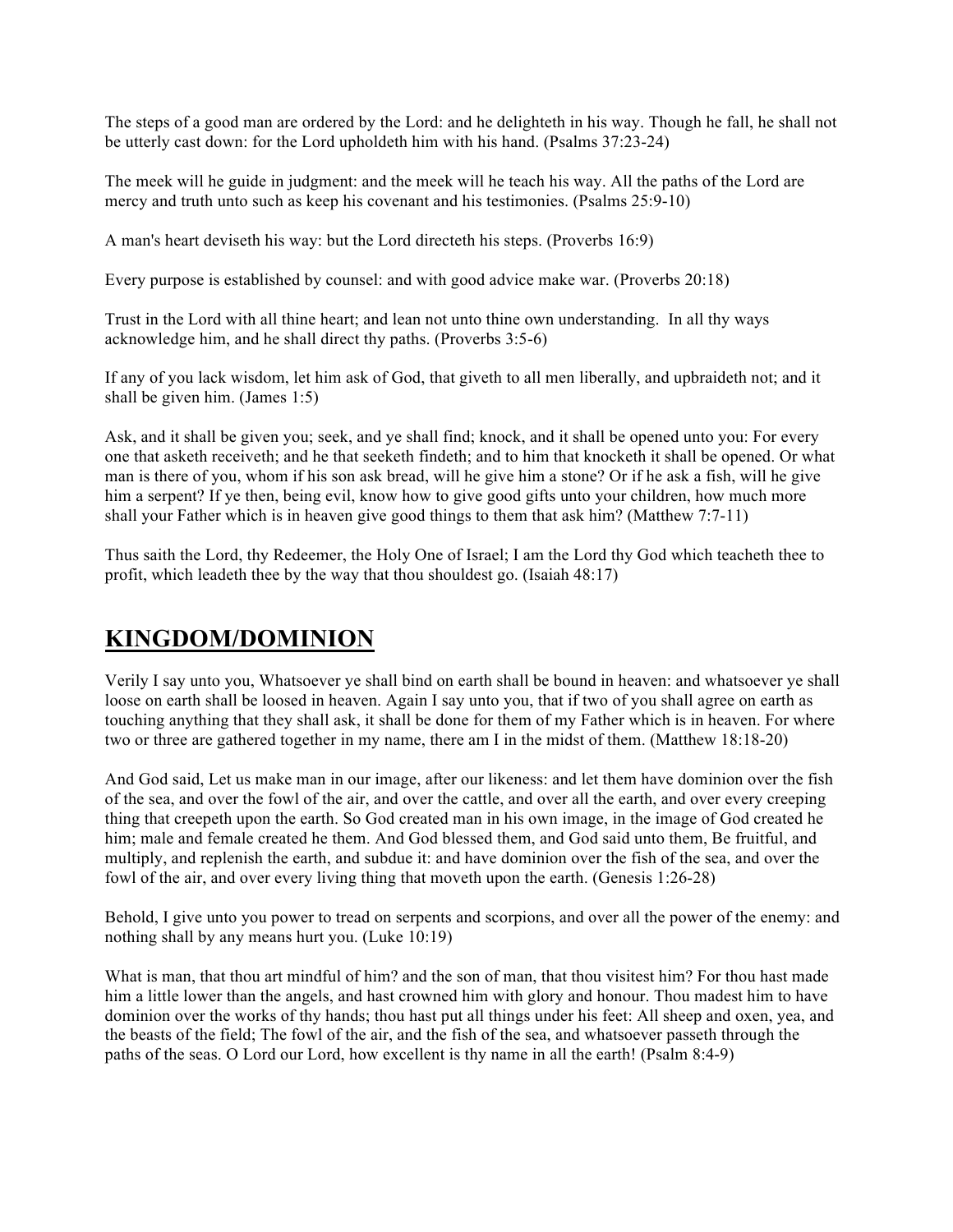# **MARRIAGE**

Be ye kind one to another, tenderhearted, forgiving one another, even as God for Christ's sake hath forgiven you. (Ephesians 4:32)

Two are better than one; because they have a good reward for their labour. For if they fall, the one will lift up his fellow: but woe to him that is alone when he falleth; for he hath not another to help him up. Again, if two lie together, then they have heat: but how can one be warm alone? And if one prevail against him, two shall withstand him; and a threefold cord is not quickly broken. (Ecclesiastes 4:9-12)

What therefore God hath joined together, let not man put asunder. (Mark 10:9)

Put on therefore, as the elect of God, holy and beloved, bowels of mercies, kindness, humbleness of mind, meekness, longsuffering; Forbearing one another, and forgiving one another, if any man have a quarrel against any: even as Christ forgave you, so also do ye. And above all these things put on charity, which is the bond of perfectness. Wives, submit yourselves unto your own husbands, as it is fit in the Lord. Husbands, love your wives, and be not bitter against them. (Colossians 3:12-14,18-19)

Husbands, love your wives, even as Christ also loved the church, and gave himself for it. (Ephesians 5:25)

Likewise, ye wives, be in subjection to your own husbands; that, if any obey not the word, they also may without the word be won by the conversation of the wives; While they behold your chaste conversation coupled with fear. (1 Peter 3:1)

So ought men to love their wives as their own bodies. He that loveth his wife loveth himself. For no man ever yet hated his own flesh; but nourisheth and cherisheth it even as the Lord loves the church. For we are members of his body, of his flesh, and of his bones. For this cause shall a man leave his father and mother, and shall be joined unto his wife, and they two shall be one flesh. This is a great mystery; but I speak concerning Christ and the church. Nevertheless, let everyone of you in particular so love his wife even as himself; and the wife see that she reverence her husband. (Ephesians 5:28-33)

Who is a wise man and endued with knowledge among you? let him shew out of a good conversation his works with meekness of wisdom. But if ye have bitter envying and strife in your hearts, glory not, and lie not against the truth. This wisdom descendeth not from above, but is earthly, sensual, devilish. For where envying and strife is, there is confusion and every evil work. But the wisdom that is from above is first pure, then peaceable, gentle, and easy to be intreated, full of mercy and good fruits, without partiality, and without hypocrisy. And the fruit of righteousness is sown in peace of them that make peace. (James 3:13-18)

And unto the married I command, yet not I, but the Lord, Let not the wife depart from her husband: But if she depart, let her remain unmarried, or be reconciled to her husband: and let not the husband put away his wife. But to the rest speak I, not the Lord: If any brother hath a wife that believeth not, and she be pleased to dwell with him, let him not put her away. And the woman which hath an husband that believeth not, and if he be pleased to dwell with her, let her not leave him. For the unbelieving husband is sanctified by the wife, and the unbelieving wife is sanctified by the husband: else were your children unclean; but now are they holy. But if the unbelieving depart, let him depart. A brother or a sister is not under bondage in such cases: but God hath called us to peace. For what knowest thou, O wife, whether thou shalt save thy husband? or how knowest thou, O man, whether thou shalt save thy wife? (1 Corinthians 7:10-11, 14-16)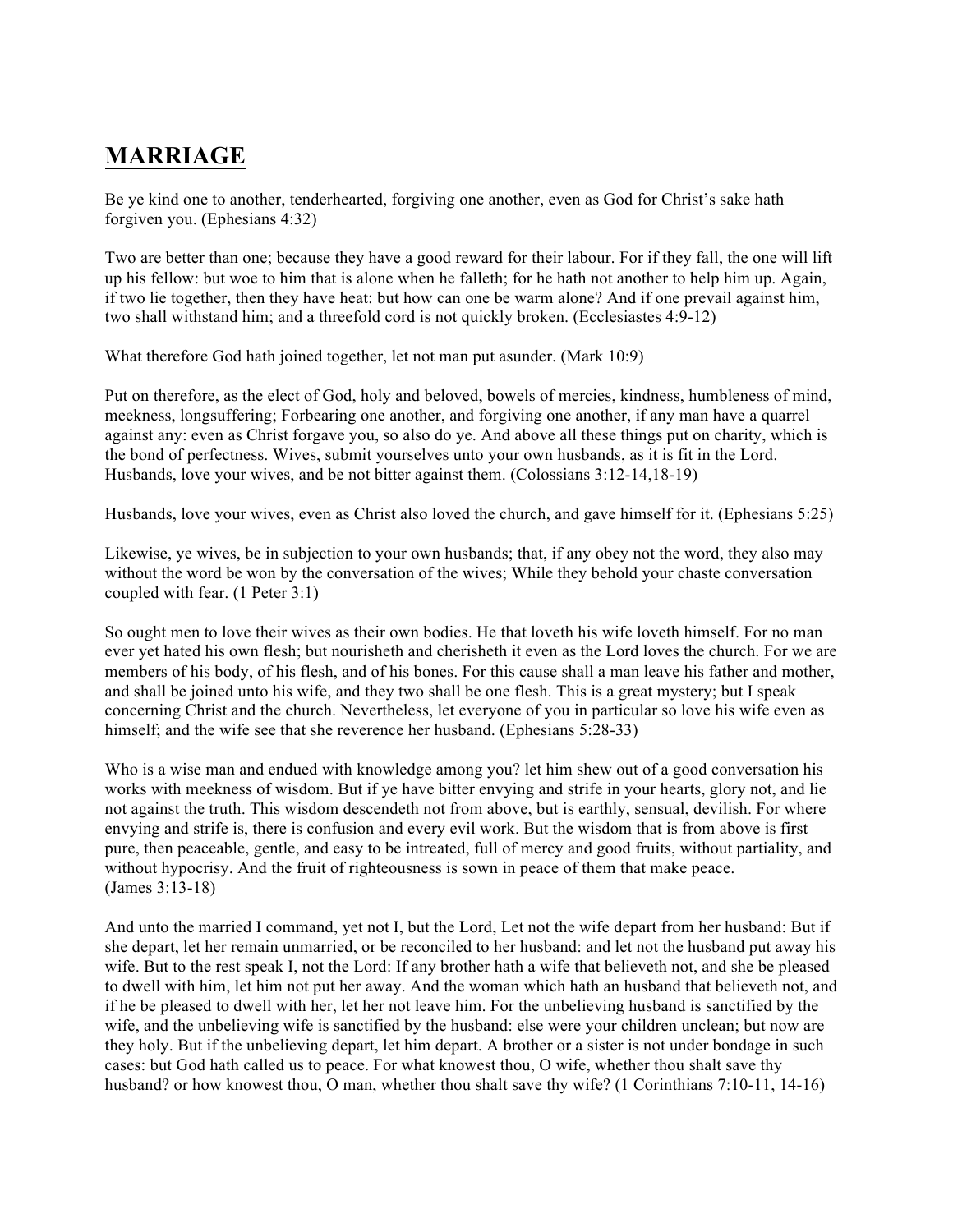# **CHILDREN**

Lo, children are an heritage of the LORD: and the fruit of the womb is his reward. As arrows are in the hand of a mighty man; so are children of the youth. Happy is the man that hath his quiver full of them: they shall not be ashamed, but they shall speak with the enemies in the gate. (Psalms 127:3-5)

Train up a child in the way he should go: and when he is old, he will not depart from it. (Proverbs 22:6)

And, ye fathers, provoke not your children to wrath: but bring them up in the nurture and admonition of the Lord. (Ephesians 6:4)

And all thy children shall be taught of the LORD; and great shall be the peace of thy children. (Isaiah 54:13)

He that spareth his rod hateth his son: but he that loveth him chasteneth him betimes. (Proverbs 13:24)

Children's children are the crown of old men; and the glory of children are their fathers. (Proverbs 17:6)

The rod and reproof give wisdom: but a child left [to himself] bringeth his mother to shame. (Proverbs 29:15)

A good man leaveth an inheritance to his children's children: and the wealth of the sinner is laid up for the just. (Proverbs 13:22)

Let no man despise thy youth; but be thou an example of the believers, in word, in conversation, in charity, in spirit, in faith, in purity. (1 Timothy 4:12)

### **FORGIVENESS**

And be ye kind one to another, tenderhearted, forgiving one another, even as God for Christ's sake hath forgiven you. (Ephesians 4:32)

Put on therefore, as the elect of God, holy and beloved, bowels of mercies, kindness, humbleness of mind, meekness, longsuffering; Forbearing one another, and forgiving one another, if any man have a quarrel against any: even as Christ forgave you, so also do ye. (Colossians 3:12-13)

Judge not, and ye shall not be judged: condemn not, and ye shall not be condemned: forgive, and ye shall be forgiven. (Luke 6:37)

Then came Peter to him, and said, Lord, how oft shall my brother sin against me, and I forgive him? till seven times? Jesus saith unto him, I say not unto thee, Until seven times: but, Until seventy times seven. (Matthew 18:21-22)

Therefore if thou bring thy gift to the altar, and there rememberest that thy brother hath ought against thee; Leave there thy gift before the altar, and go thy way; first be reconciled to thy brother, and then come and offer thy gift. (Matthew 5:23-24)